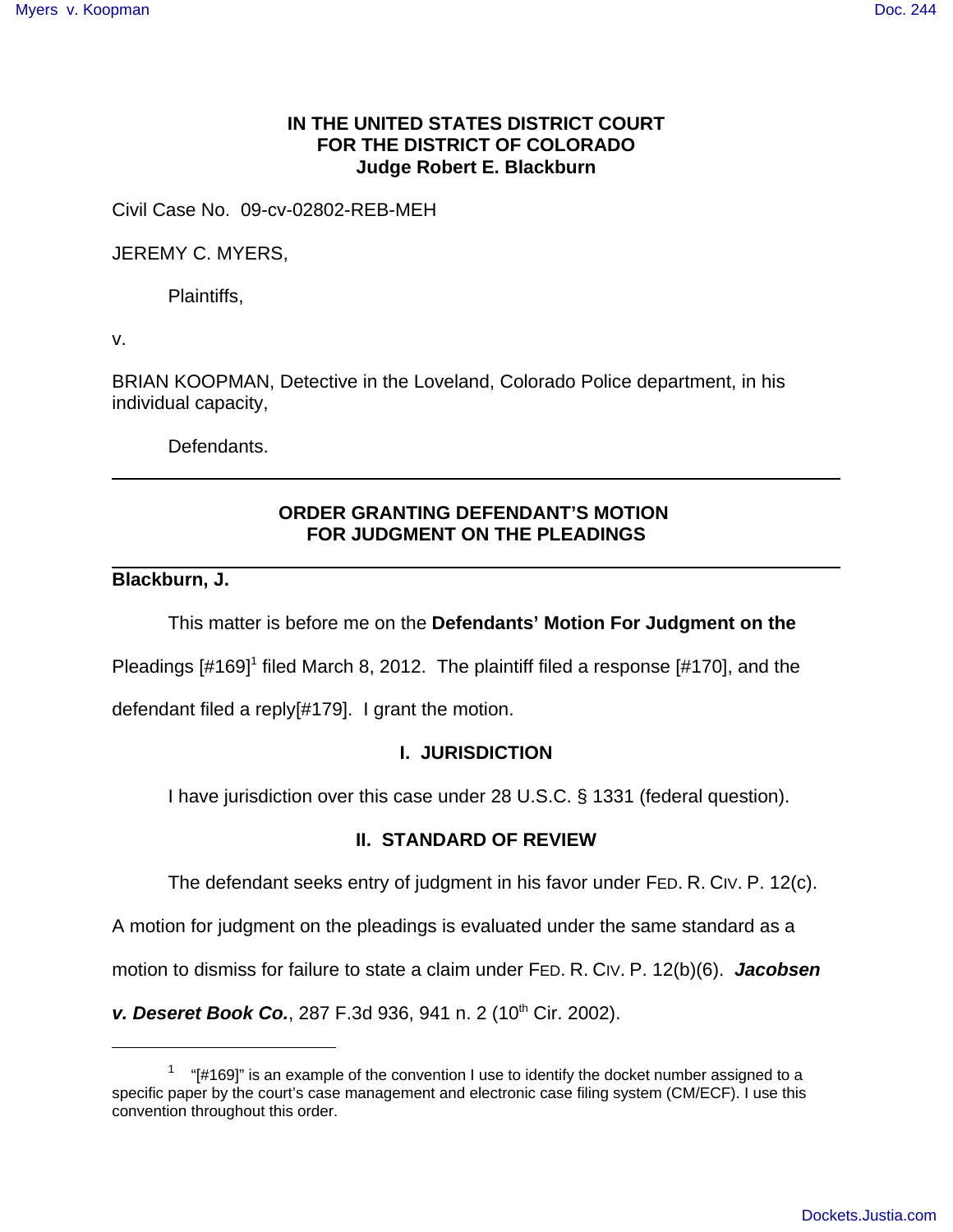In considering a motion under Fed. R. Civ. P. 12(b)(6), I must determine whether the allegations in the complaint are sufficient to state a claim within the meaning of Fed. R. Civ. P. 8(a). I must accept all well-pleaded allegations of the complaint as true.

**McDonald v. Kinder-Morgan, Inc.**, 287 F.3d 992, 997 (10<sup>th</sup> Cir. 2002). "However,

conclusory allegations or legal conclusions masquerading as factual conclusions will not

suffice to prevent a motion to dismiss." **Fernandez-Montes v. Allied Pilots**

**Association**, 987 F.2d 278, 284 (5<sup>th</sup> Cir. 1993); **see also Ruiz v. McDonnell**, 299 F.3d

1173, 1181 (10<sup>th</sup> Cir. 2002) ("All well-pleaded facts, as distinguished from conclusory

allegations, must be taken as true."), **cert. denied**, 538 U.S. 999 (2003). I review the

state a claim to relief that is plausible on its face.'" **Ridge at Red Hawk, L.L.C. v.**

challenged portion of a complaint to determine whether it "'contains enough facts to

**Schneider**, 493 F.3d 1174, 1177 (10<sup>th</sup> Cir. 2007) (quoting **Bell Atlantic Corp. v.** 

**Twombly**, 550 U.S. 544, 570 (2007)); **see also Ashcroft v. Iqbal**, \_\_\_ U.S. \_\_\_, 129 S.Ct. 1937 (2009). "Thus, the mere metaphysical possibility that some plaintiff could prove some set of facts in support of the pleaded claims is insufficient; the complaint must give the court reason to believe that this plaintiff has a reasonable likelihood of mustering factual support for these claims." Id. (emphases in original).<sup>2</sup> Nevertheless,

<sup>2</sup> **Twombly** rejected and supplanted the "no set of facts" language of **Conley v. Gibson**, 355 U.S. 41, 45-46, 78 S.Ct. 99, 2 L.Ed.2d 80 (1957). The Tenth Circuit clarified the meaning of the "plausibility" standard:

<sup>&</sup>quot;plausibility" in this context must refer to the scope of the allegations in a complaint: if they are so general that they encompass a wide swath of conduct, much of it innocent, then the plaintiffs "have not nudged their claims across the line from conceivable to plausible." The allegations must be enough that, if assumed to be true, the plaintiff plausibly (not just speculatively) has a claim for relief.

This requirement of plausibility serves not only to weed out claims that do not (in the absence of additional allegations) have a reasonable prospect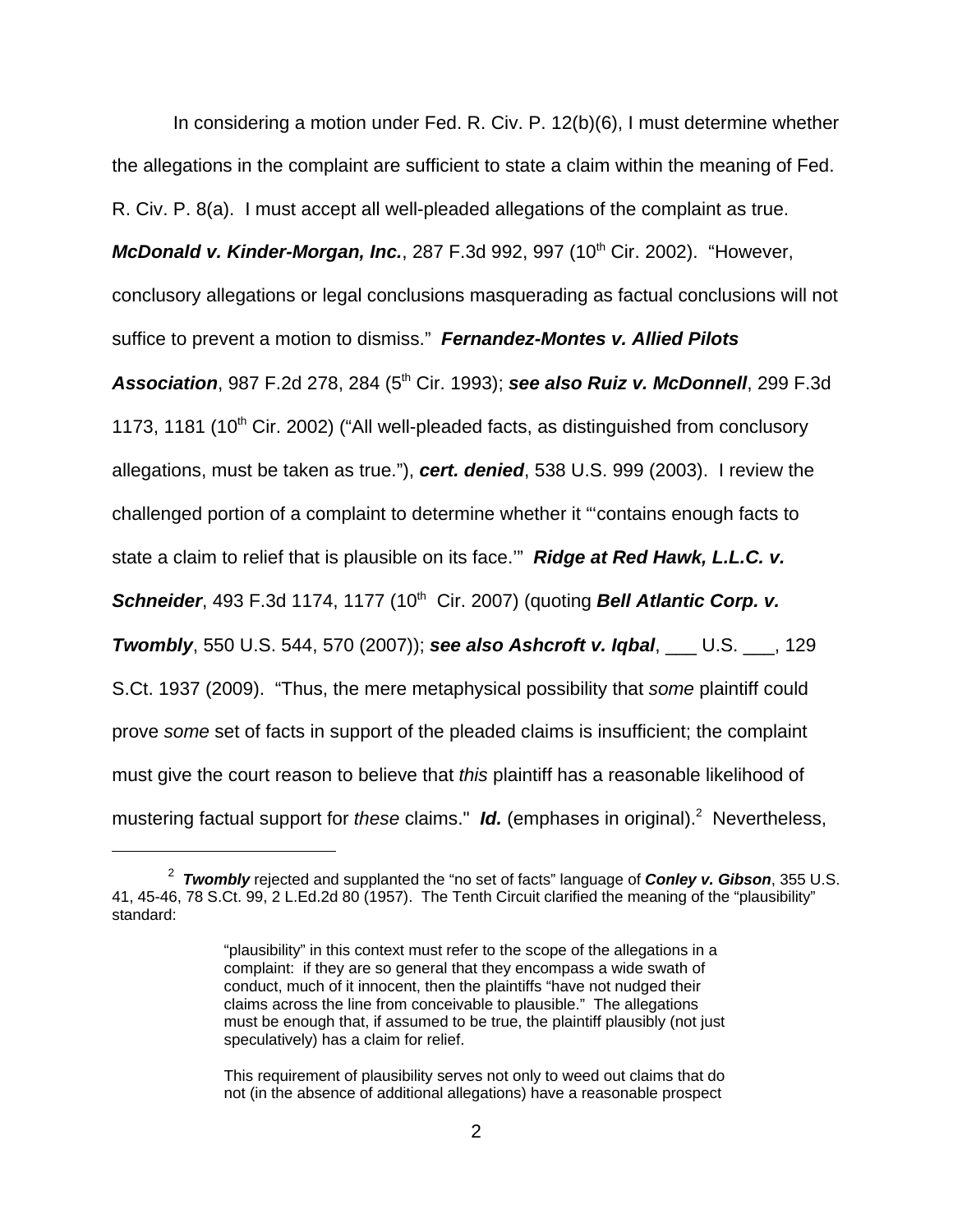the standard remains a liberal one, and "a well-pleaded complaint may proceed even if it strikes a savvy judge that actual proof of those facts is improbable, and that a recovery is very remote and unlikely." **Dias v. City and County of Denver**, 567 F.3d 1169, 1178 (10<sup>th</sup> Cir. 2009) (quoting **Twombly**, 127 S.Ct. at 1965) (internal quotation marks omitted).

#### **III. FACTUAL ALLEGATIONS**

The operative complaint is the **Plaintiff's Amended Complaint and Jury Demand** [#127] filed March 2, 2011. In his complaint, the plaintiff, Jeremy Myers, asserts a claim under the Fourth and Fourteenth Amendments which he labels as a claim for malicious prosecution. The defendant is Brian Koopman, a detective with the Loveland Police Department. Myers alleges that on September 5, 2007, Koopman executed an affidavit in support of a no knock search warrant which later was executed at a property which had been occupied by Myers. Myers alleges that Koopman "maliciously, intentionally and/or recklessly made false and misleading statements" in the affidavit. Plaintiff's Amended Complaint and Jury Demand [#127], ¶ 14. Allegedly, Koopman's false and misleading statements in the warrant affidavit included a representation that "an unnamed confidential informant indicated that a methamphetamine lab existed in the attic" of a building occupied by Myers, and that various other facts indicative of a methamphetamine lab existed on the premises. Id., ¶

of success, but also to inform the defendants of the actual grounds of the claim against them. "Without some factual allegation in the complaint, it is hard to see how a claimant could satisfy the requirement of providing not only 'fair notice' of the nature of the claim, but also 'grounds' on which the claim rests."

**Robbins v. Oklahoma**, 519 F.3d 1242, 1247-48 (10<sup>th</sup> Cir. 2008) (quoting **Twombly**, 127 S.Ct. at 1974; internal citations and footnote omitted).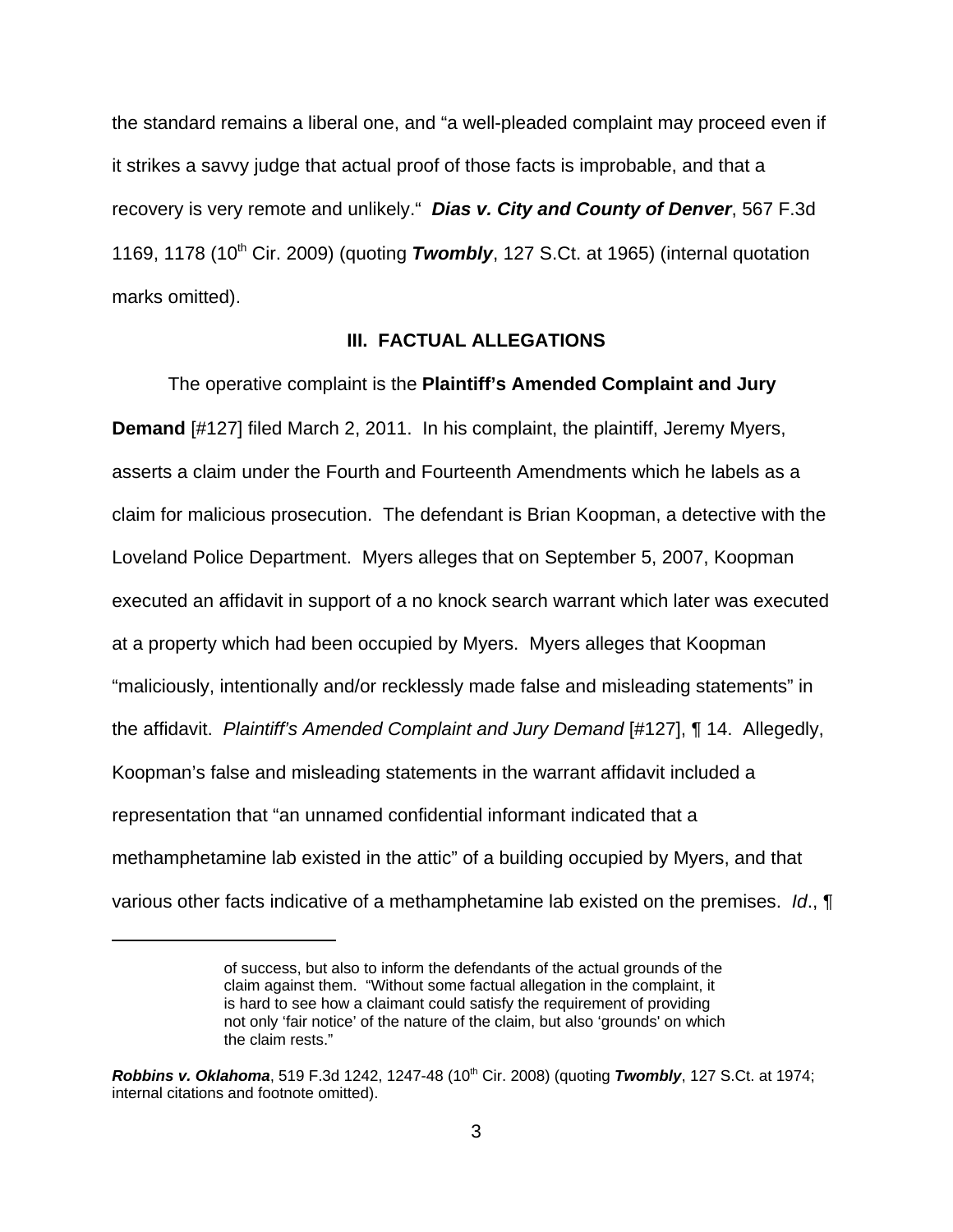14 (A) through (M). Myers alleges that Koopman knew that "the information given by his confidential informant . . was false." Id., ¶ 41(a). Koopman allegedly had two video surveillance cameras installed to monitor Meyer's property. Myers alleges that one camera was installed in late May 2007 and the other was installed in mid-August 2007. Id. ¶¶ 12, 13. According to Myers, the information captured by those cameras was inconsistent with much of the information contained in Koopman's affidavit.  $Id$ ,  $\P$  15.

According to Myers, on September 5, 2007, Koopman obtained a no-knock search warrant for Myers' property based on the allegedly false and malicious statements in Koopman's affidavit. On Thursday, September 6, 2007, members of the Larimer County Drug Task Force along with the Larimer County and Loveland SWAT teams executed the no-knock warrant at Myers' property. At the time of the search, seven field tests were conducted on suspected drugs found in the course of the search, and each test showed a false positive for the presence of an illegal drug. Myers alleges that Koopman "fabricated the results maliciously or the [test] strips were intentionally and/or improperly used to achieve a malicious pre-determined goal." Id., ¶ 37(h). After the search was completed, Koopman allegedly prepared or endorsed an affidavit in support of a warrant for the arrest of Myers.  $Id$ ,  $\P$  34. The affidavit allegedly contained false statements to support the issuance of an arrest warrant, and Koopman allegedly "acted maliciously, recklessly, knowingly, intentionally, willfully and wantonly" in preparing or endorsing the affidavit.

When Myers learned of the arrest warrant, Myers' attorney contacted Koopman and arranged for Myers to appear at the Loveland Police Department to surrender, post bond, and be released. When Myers appeared on Friday, September 7, 2007,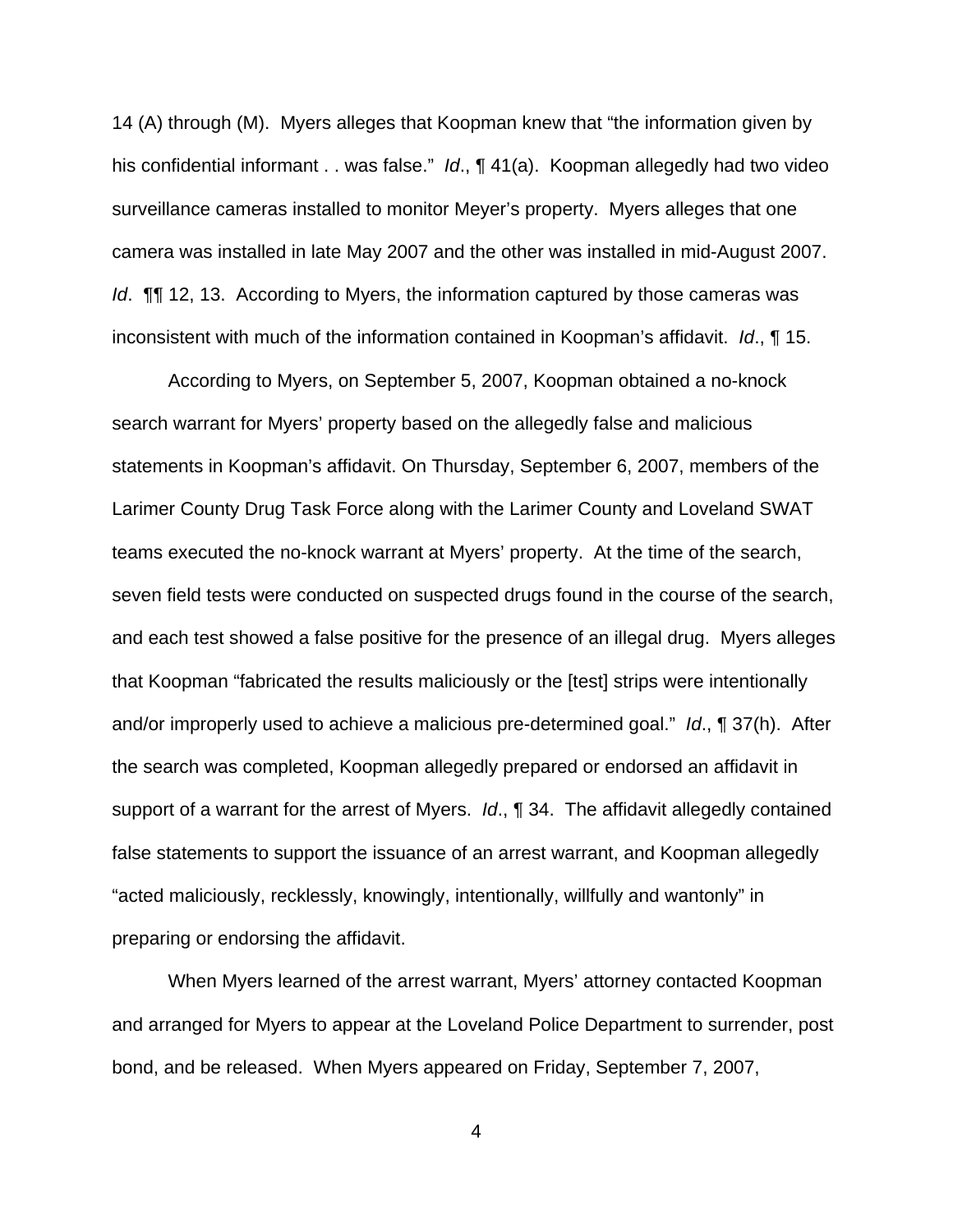Koopman told the officer on duty that Myers could not post bond because Koopman was filing additional charges. Myers was taken into custody and was detained in the Larimer County Detention Center until Monday, September 10, 2007. Criminal charges were filed against Myers, and hearings were held in his criminal case between September 10, 2007, and November 15, 2007. Ultimately, testing conducted by the Colorado Bureau of Investigation demonstrated that no controlled substances were recovered from Myers' property or from the neighboring buildings that were searched on September 6, 2007. On November 15, 2007, the district attorney dismissed all charges against Myers.

## **IV. ANALYSIS**

As applicable to a claim under § 1983, the elements of a malicious prosecution claim include:

(1) the defendant caused the plaintiff's continued confinement or prosecution; (2) the original action terminated in favor of the plaintiff; (3) there was no probable cause to support the original arrest, continued confinement, or prosecution; (4) the defendant acted with malice; and (5) the plaintiff sustained damages.

**Novitsky v. City Of Aurora**, 491 F.3d 1244, 1258 (10<sup>th</sup> Cir. 2007). In the context of a  $\S$ 

1983 claim, however, a plaintiff also must establish the violation of one or more

constitutional rights. **See Mondragón v. Thompson**, 519 F.3d 1078, 1082 (2008) (§

1983 claim for malicious prosecution ultimately must rest on the Constitution and not on

common law). The defendant argues that the Myers' allegations are not sufficient to

state a claim on which relief may be granted under either the Fourth Amendment or the

Fourteenth Amendment.

# A. Fourth Amendment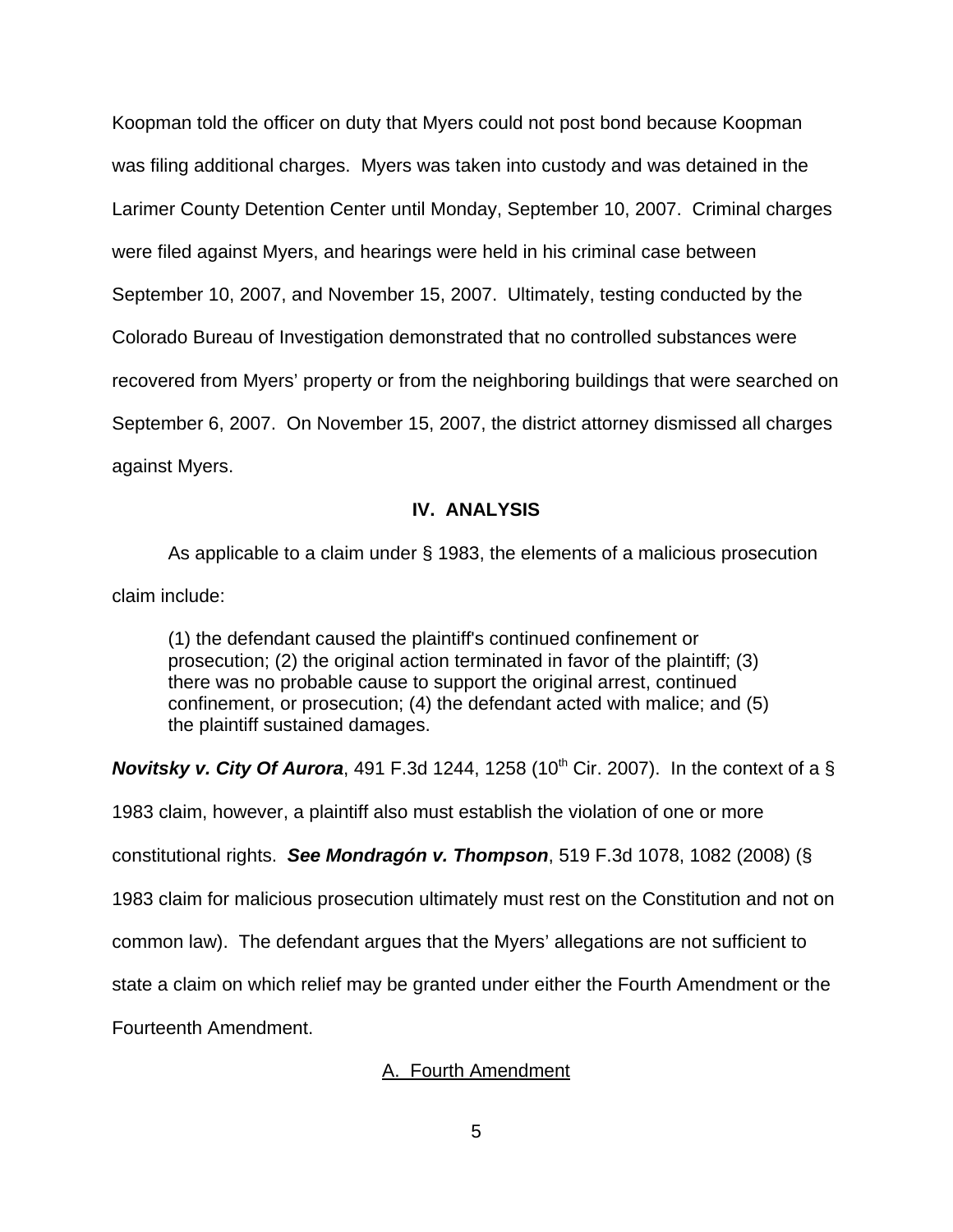In **Becker v. Kroll**, 494 F.3d 904 (10<sup>th</sup> Cir. 2007), the United States Court of Appeals for the Tenth Circuit parsed the differences between a claim in the nature of malicious prosecution under the Fourth Amendment and such a claim under the Fourteenth Amendment. In **Becker**, the plaintiff, a physician, became the target of a Medicaid fraud investigation. After administrative proceedings and the filing and withdrawal of a civil suit by the Utah Medicaid Fraud Control Unit (MFCU), felony charges were filed against Becker. The criminal charges alleged essentially that Becker improperly billed the state Medicaid program. The charges were dismissed about nine months after they were filed. Becker never was arrested or held in custody on the charges.

After the charges were dismissed, Becker filed a civil suit asserting claims under the Fourth Amendment and under the Due Process Clause of the Fourteenth Amendment. Becker alleged that the MFCU had charged her falsely with Medicaid fraud as part of a scheme to charge innocent physicians in rural areas with Medicaid fraud to increase fraud recoveries for the MFCU. The Tenth Circuit concluded that Becker had not stated a claim for relief under the Fourth Amendment because Becker never was arrested, and she did not allege that any specific restrictions were placed on her freedom of movement after the criminal charges were filed. **Id**. at 916. "Violation of the Fourth Amendment requires an intentional acquisition of physical control." **Id**. at 914 (quoting **Brower v. County of Inyo**, 489 U.S. 593, 596 (1989)).

While the consequences of unfounded criminal charges are surely grave, the Fourth Amendment adequately covers constitutional interests in the pre-trial exercise of government control over a person or property. A groundless charging decision may abuse the criminal process, but it does not, in and of itself, violate the Fourth Amendment absent a significant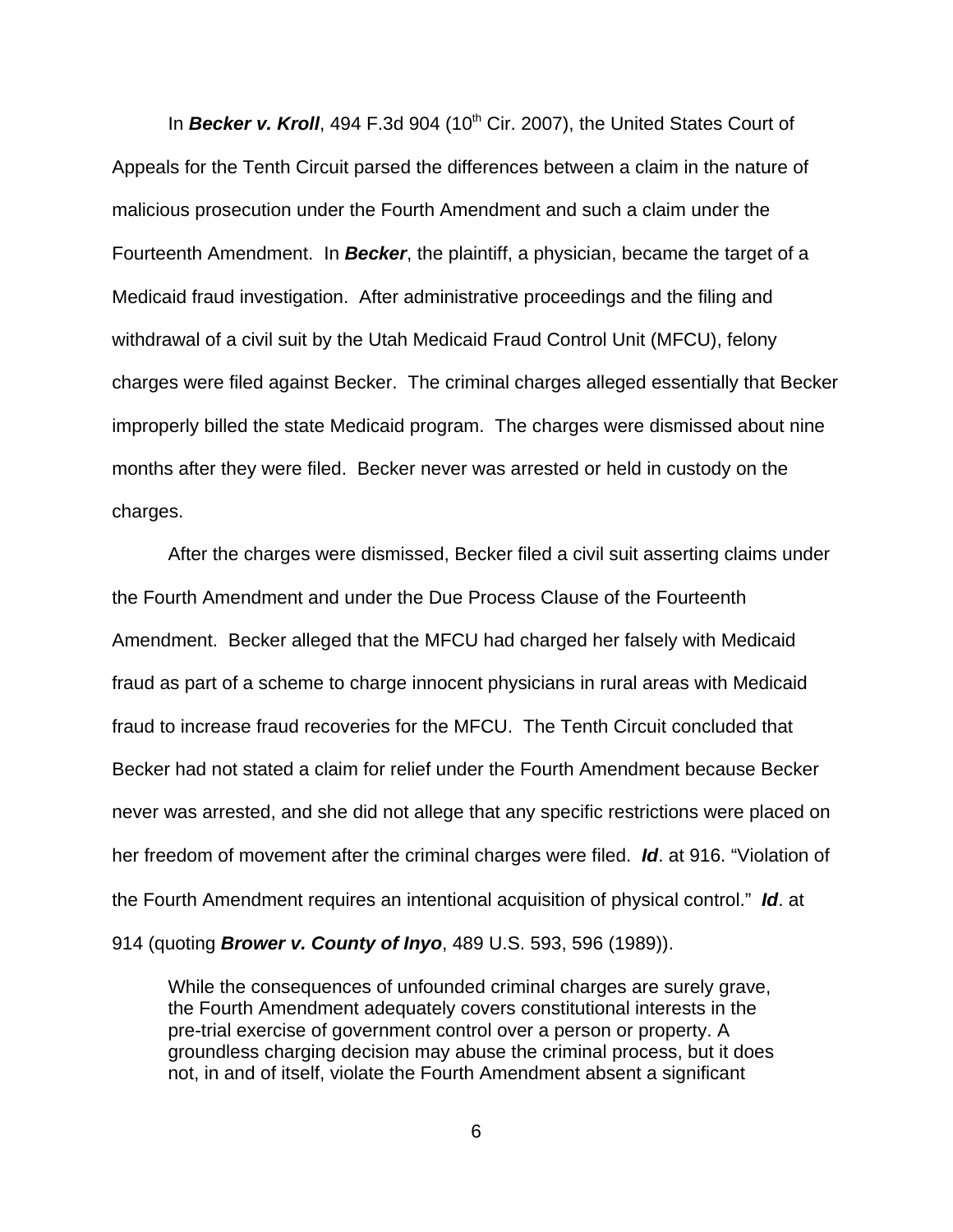restriction on liberty. **Id**. at 915.

After his arrest, Myers was detained in the Larimer County Jail for about three days. No doubt, this detention constitutes an intentional acquisition of physical control. Koopman argues that any claim based on this three day detention should be seen as a Fourth Amendment false imprisonment claim, which is time barred.

According to the complaint, following Myers' release on September 10, 2007, there was no intentional acquisition of physical control over Myers that can form the basis of a Fourth Amendment claim. Myers has not alleged that he was under any restraint on his liberty, caused or imposed by Koopman, following his release on September 10, 2007. Myers does allege that he was on bond following his release, but he does not describe specifically the conditions of his bond. Generally, conditions of bond do not constitute a seizure of a person sufficient to support a Fourth Amendment claim. **Becker**, 494 F.3d at 915 - 916. Assuming the allegations in Myers' complaint to be true, the facts alleged in the complaint do not support a Fourth Amendment claim based on events occurring after September 10, 2007, the date of Myers' release.

A two year statute of limitations is applicable to Myers' § 1983 claims, including his Fourth Amendment claim. Claims under § 1983 are governed by the forum state's statute of limitations for personal injury actions. **Wilson v. Garcia**, 471 U.S. 261, 280 (1985); **Blake v. Dickason**, 997 F.2d 749, 750 (10th Cir. 1993). When, as in Colorado, state law provides multiple statutes of limitations for personal injury actions, the general or residual statute is applicable. **Wilson**, 471 U.S. at 280; **Blake**, 997 F.2d at 750. The residual statute in Colorado provides a two-year statute of limitations. §13-80-102(1)(j),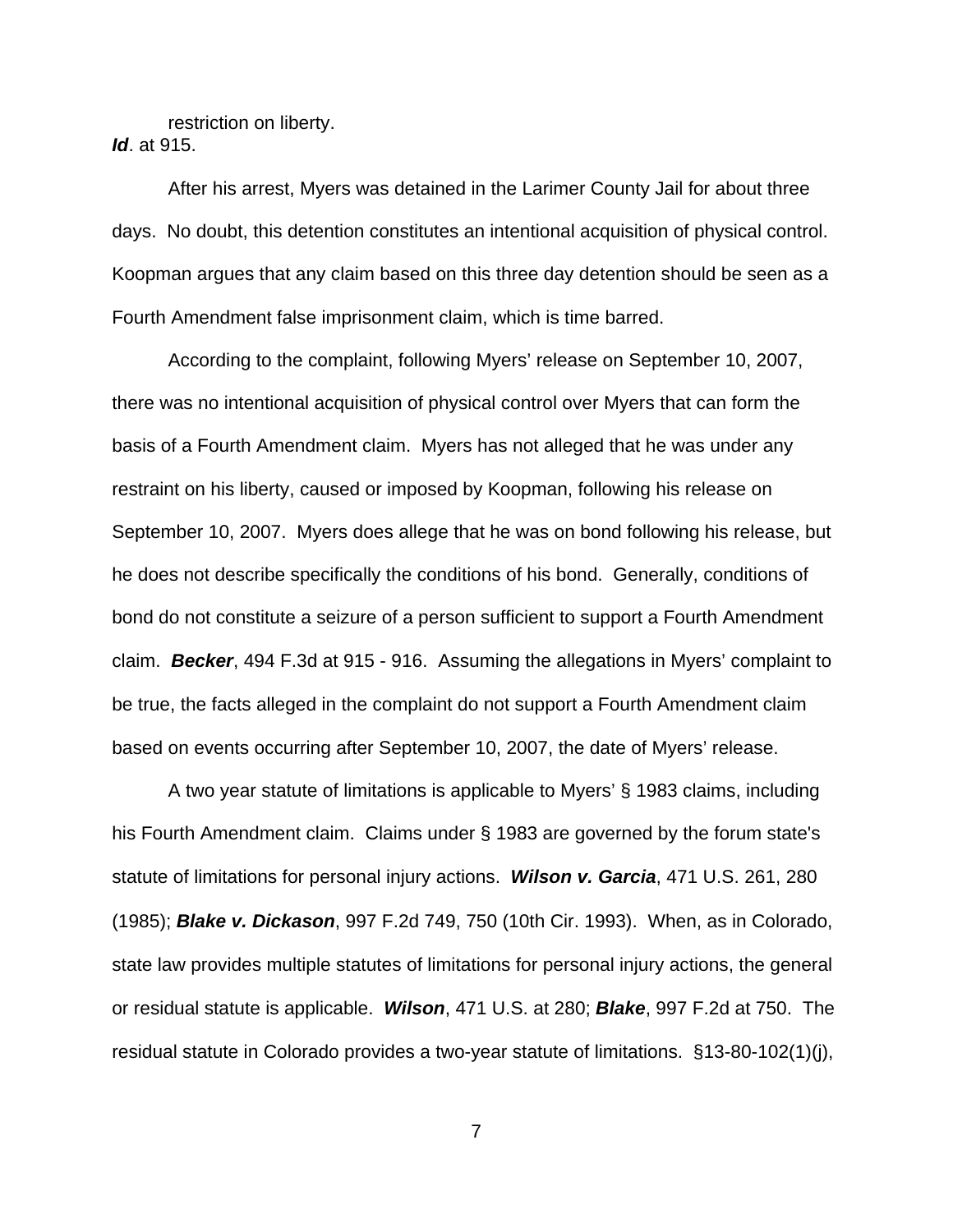## C.R.S.

In **Mondragón v. Thompson**, the plaintiff, Christopher Mondragón, alleged that the defendant concocted and forged a warrant for Mondragón's arrest. Based on the warrant, Mondragón was jailed for approximately three months. Addressing Mondragón's claims, the Tenth Circuit concluded:

(A) plaintiff who claims that the government has unconstitutionally imprisoned him has at least two potential constitutional claims. "The initial seizure is governed by the Fourth Amendment, but at some point after arrest, and certainly by the time of trial, constitutional analysis shifts to the Due Process Clause." **Pierce v. Gilchrist**, 359 F.3d 1279, 1285 - 86 (10th Cir.2004). If he has been imprisoned without legal process he has a claim under the Fourth Amendment analogous to a tort claim for false arrest or false imprisonment. If he has been imprisoned pursuant to legal but wrongful process, he has a claim under the procedural component of the Fourteenth Amendment's Due Process Clause analogous to a tort claim for malicious prosecution. These torts are only analogies because § 1983 suits ultimately rest on the Constitution, not on state (or federal) common law. **Pierce**, 359 F.3d at 1285 - 88.

**Mondragón v. Thompson**, 519 F.3d 1078, 1082 (10th Cir. 2008) (footnote omitted).

For the purpose of determining the accrual date of a Fourth Amendment claim in

these circumstances, the **Mondragón** court concluded:

The false imprisonment ends for these purposes either when the victim is released or when the victim's imprisonment becomes "pursuant to [legal] process - when, for example, he is bound over by a magistrate or arraigned on charges." Thus, either the date of release or the date of sufficient legal process starts the statute of limitations running for the Fourth Amendment claim.

**Mondragón v. Thompson**, 519 F.3d 1078, 1082-83 (10th Cir. 2008) (**quoting Wallace**

**v. Kato**, 549 U.S. 384, 389 (2007) (emphasis omitted)).

According to Myers, Koopman intentionally fabricated a false factual basis for an

arrest warrant for Myers. Based on that warrant, Myers was jailed on September 7,

2007, and was released on September 10, 2007. For the purpose of Myers' Fourth

Amendment claim, in the nature of false imprisonment, Myers' claim against Koopman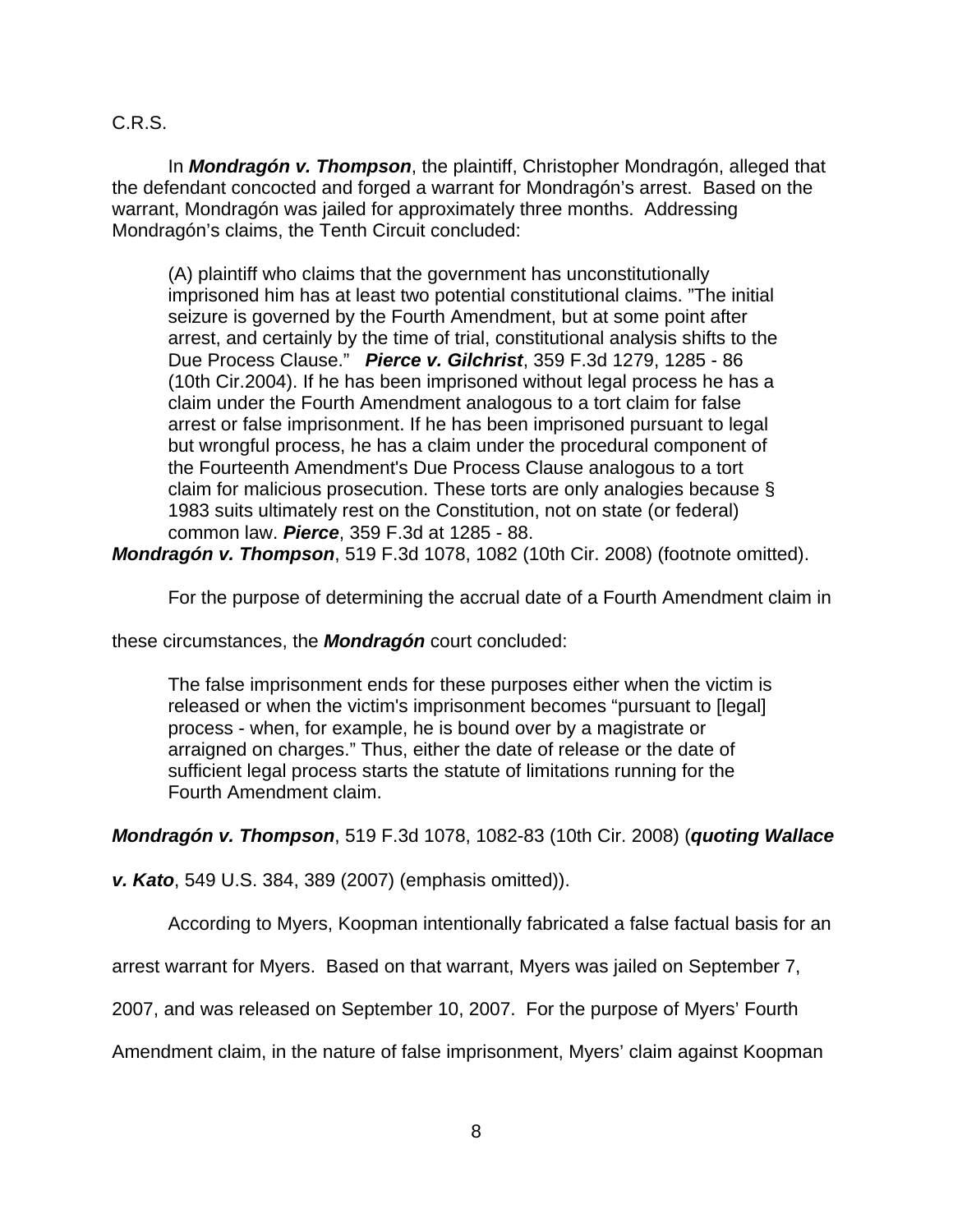accrued on the date of Myers' release, September 10, 2007. Myers' initial complaint in this case, first filed in state court, was filed on November 5, 2009, more than two years after Myers' Fourth Amendment claim accrued. Myers' Fourth Amendment claim is time barred. On Myers' Fourth Amendment claim, Koopman is entitled to judgment on the pleadings.

#### B. Fourteenth Amendment

According to Koopman, the facts alleged in the complaint do not support a procedural due process claim under the Fourteenth Amendment. Koopman relies primarily on the definition of such claims as stated by the Tenth Circuit in **Becker**. The **Becker** court considered the limits of a procedural due process claim under the Fourteenth Amendment, based on the Becker's allegations that she had been subjected to unwarranted investigation and criminal prosecution. The court considered this possible claim in the context of (a) a liberty interest in being free from unwarranted investigation and prosecution without probable cause; and (b) a property interest in the integrity of the plaintiff's medical and billing records, which had been examined by authorities. The court assumed that "a procedural due process analysis [applied] to Becker's case . . . ." **Id**. at 920. Further, the court acknowledged that "the Fourteenth Amendment's protections encompass harms to liberty outside the scope of the Fourth Amendment's concern with freedom from restraint, such as harm to reputation resulting from some tangible injury, from which a plaintiff in Becker's circumstances may indeed suffer." **Id**.

Even though Becker potentially had a constitutionally protected liberty interest at stake, the **Becker** court concluded that Becker did not have a viable procedural due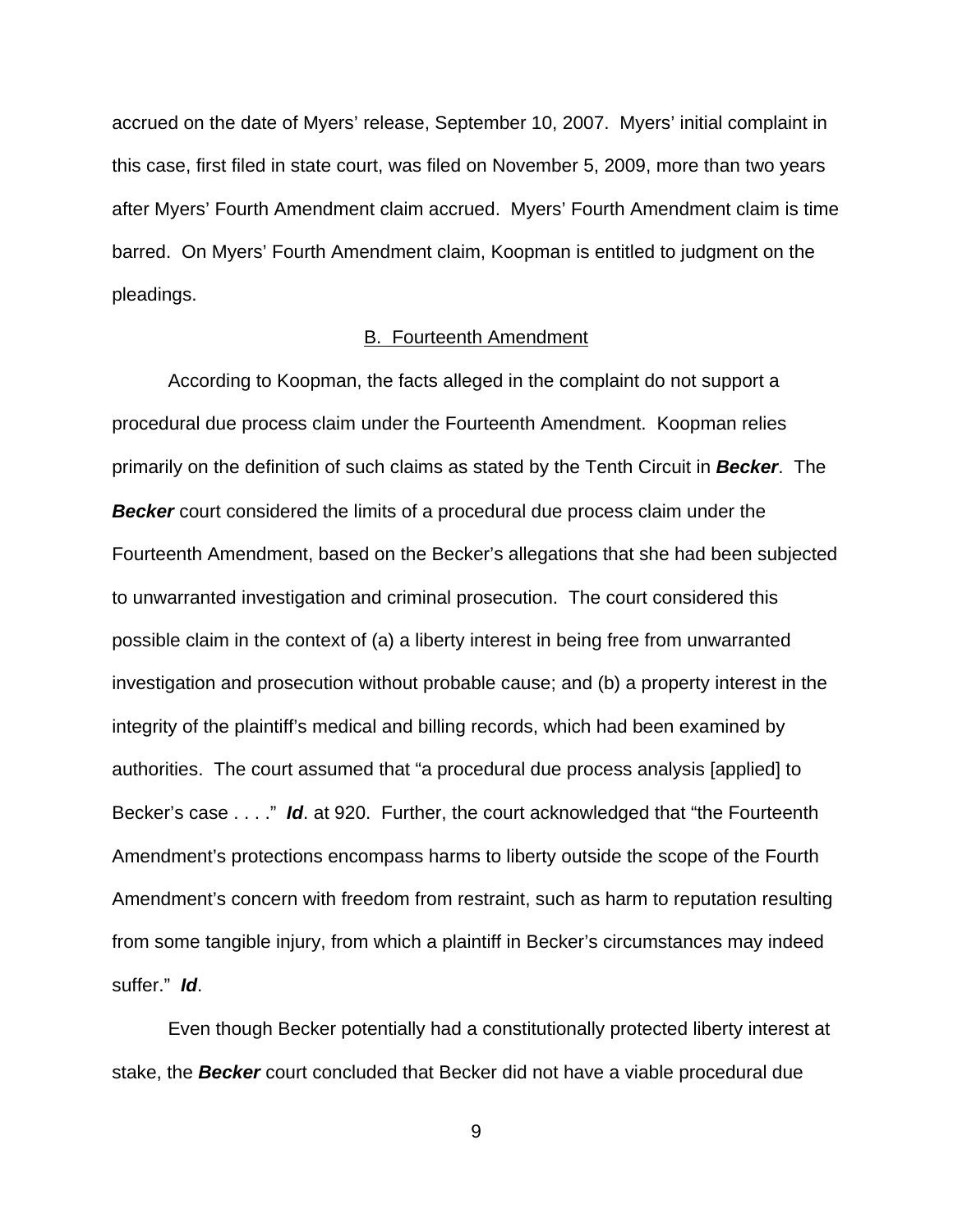process claim under the Fourteenth Amendment. "(E)ven if Becker did suffer such injuries other than physical restraint, procedural due process only protects against [such injuries] by providing an adequate post-deprivation hearing in which the injured party may vindicate these interests." **Id**. (citation omitted).

The Supreme Court has held that where pre-deprivation remedies cannot anticipate and prevent a state actor's wrongful act, post-deprivation state tort remedies are adequate to satisfy due process requirements. **Parratt v. Taylor,** 451 U.S. 527, 535 - 44, 101 S.Ct. 1908, 68 L.Ed.2d 420 (1981) (holding state could not anticipate employee's negligence); **see also Hudson v. Palmer,** 468 U.S. 517, 533, 104 S.Ct. 3194, 82 L.Ed.2d 393 (1984) (extending **Parratt's** logic to intentional torts). In his **Albright** concurrence, Justice Kennedy argued that in § 1983 malicious prosecution cases, a "state actor's random and unauthorized deprivation of [Fourteenth Amendment due process interests] cannot be challenged under 42 U.S.C. § 1983 so long as the State provides an adequate post deprivation remedy." [**Albright v. Oliver**,] 510 U.S. [266,] at 284, 114 S.Ct. 807 (Kennedy, J., concurring). As he explained, "In the ordinary case where an injury has been caused ... by a random and unauthorized act that can be remedied by state law, there is no basis for intervention under § 1983, at least in a suit based on 'the Due Process Clause of the Fourteenth Amendment.'" **Id**. at 285, 114 S.Ct. 807 (quoting **Parratt**, 451 U.S. at 536, 101 S.Ct. 1908); see also **Nieves** [**v. McSweeney**], 241 F.3d [46], at 53  $[(1<sup>st</sup> Cir. 2001)]$  (rejecting procedural due process claim under § 1983 for malicious prosecution because state provides adequate tort remedy); **Newsome v. McCabe**, 256 F.3d 747, 751 (7th Cir.2001) (holding state tort remedy "knocks out any constitutional tort of malicious prosecution" based on due process).

**Becker v. Kroll**, 494 F.3d 904, 921 (10th Cir. 2007).

Koopman's alleged actions of fabricating facts to create an illusion of probable

cause for the search warrant and the arrest warrant are the type of unauthorized actions

that cannot be anticipated and prevented by pre-deprivation remedies. Rather, as a

practical matter, such actions can be remedied only by post-deprivation remedies, such

as an action for malicious prosecution. Colorado recognizes the tort of malicious

prosecution. **See, e.g., Hewitt v. Rice**, 154 P.3d 408, 411 (Colo. 2007). The elements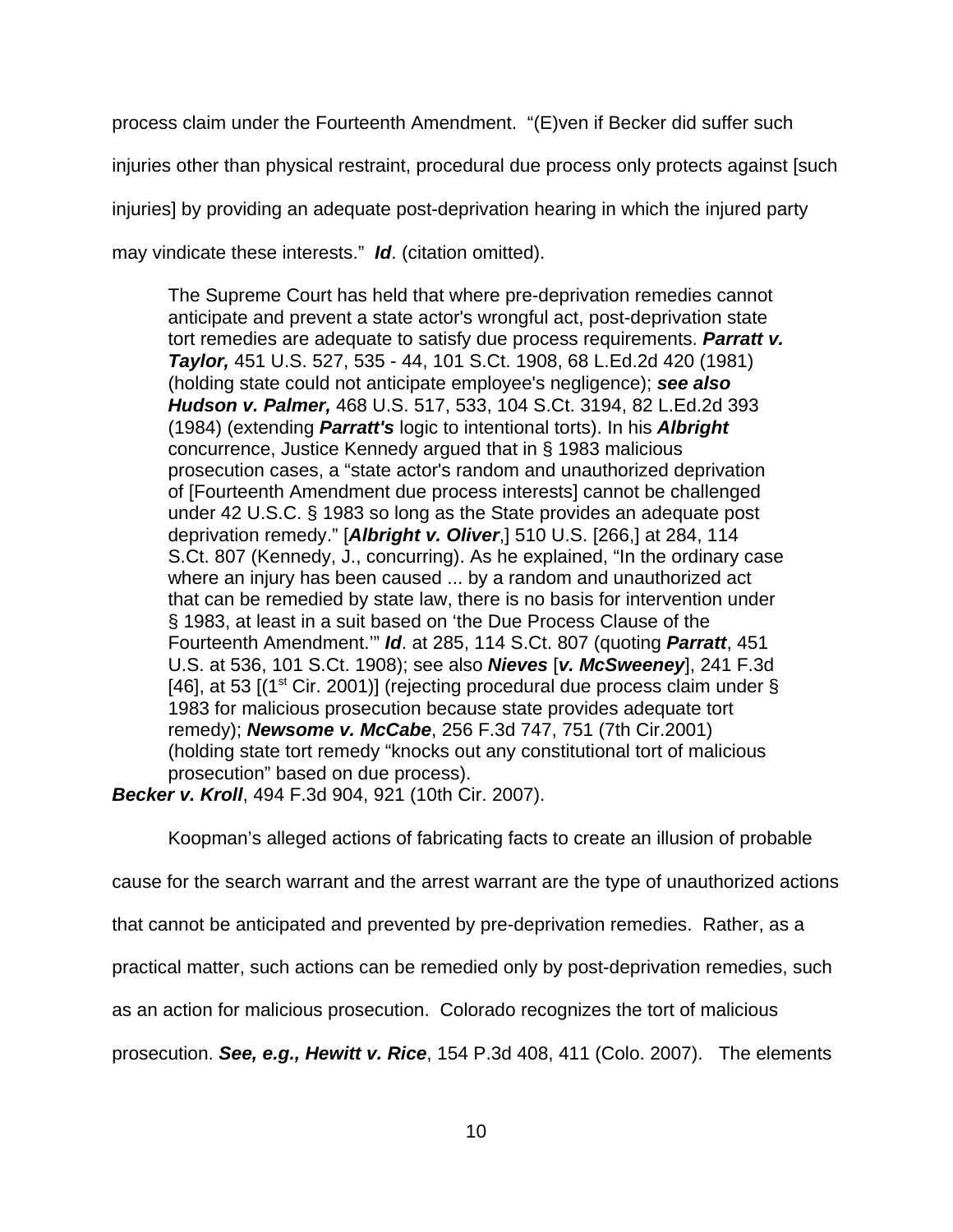of this claim under Colorado law are (1) the defendant contributed to bringing a prior action against the plaintiff; (2) the prior action ended in favor of the plaintiff; (3) no probable cause; (4) malice; and (5) damages. **Id**. This state tort remedy is adequate to satisfy the procedural due process requirements of the Fourteenth Amendment as those requirements apply to Myers' allegations against Koopman. Under **Becker**, the existence of this post-deprivation state tort remedy precludes Myers from asserting a malicious prosecution claim against Koopman under the Fourteenth Amendment. Thus, on Myers' Fourteenth Amendment malicious prosecution claim, Koopman is entitled to judgment on the pleadings.

#### C. Collateral Estoppel & Reconsideration

Previously, I concluded that the allegations in Myers' amended complaint [#127] were sufficient to state "a viable procedural due process claim under the Fourteenth Amendment." **Order Concerning Defendants' Motion To Dismiss** [#140] filed June 17, 2011, p. 10. Addressing the issues raised in the defendants' motion to dismiss [#128], I examined the defendants' argument that Myers had not stated a Fourteenth Amendment malicious prosecution claim because all charges against Myers were dismissed before Myers was tried on those charges. In once sentence, the defendants claim that the existence of an adequate state post-deprivation remedy defeats a Fourteenth Amendment malicious prosecution claim. Motion to dismiss [#128], p. 5. I did not address this contention in my order [#140].

The plaintiff argues that collateral estoppel, or issue preclusion, applies to my previous conclusion that the plaintiff has stated a viable Fourteenth Amendment claim. However, one element of collateral estoppel is a final adjudication on the merits. **Moss**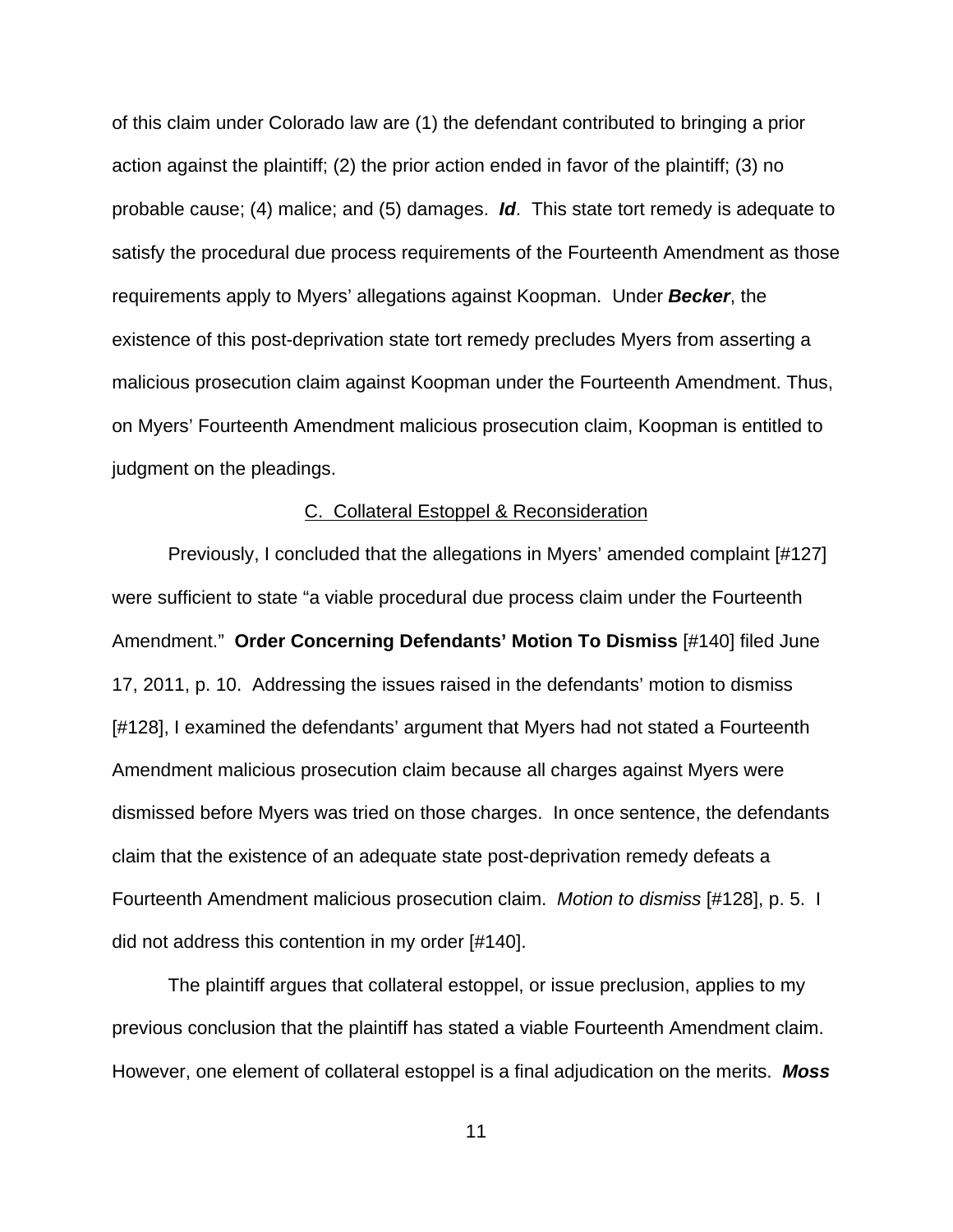**v. Kopp**, 559 F.3d 1155, 1161 (10<sup>th</sup> Cir. 2009). My previous order [#140] does not constitute a final adjudication of the merits of Myers' Fourteenth Amendment claim. Thus, collateral estoppel does not bar consideration of the issues raised in the defendants' present motion for judgment on the pleadings.

The plaintiff argues also that it is not proper to reconsider my previous order [#140] concerning the Fourteenth Amendment claim. In that order, I did not consider whether the existence of an adequate state post-deprivation remedy had an effect on Myers' Fourteenth Amendment claim. In that sense, the present order does not constitute a reconsideration of my previous order [#140]. Second, even if this order does constitute a reconsideration, it is appropriate.

Grounds warranting a motion to reconsider include (1) an intervening change in the controlling law, (2) new evidence previously unavailable, and (3) the need to correct clear error or prevent manifest injustice. Thus, a motion for reconsideration is appropriate where the court has misapprehended the facts, a party's position, or the controlling law. It is not appropriate to revisit issues already addressed or advance arguments that could have been raised in prior briefing.

**Servants of the Paraclete v. Does, 204 F.3d 1005, 1012 (10<sup>th</sup> Cir. 2000) (citations** 

omitted). In my previous order [#140], I did not consider the holdings in **Becker**,

including the holding concerning the effect of an adequate state post-deprivation

remedy on a Fourteenth Amendment malicious prosecution claim. To that extent, I

misapprehended the controlling law. Thus, reconsideration is appropriate.

# **V. CONCLUSION & ORDERS**

Myers' initial complaint in this case was filed on November 5, 2009, more than

two years after Myers' Fourth Amendment claim accrued. Thus, Myers' Fourth

Amendment claim is time barred. Colorado recognizes a claim of malicious

prosecution. Under **Becker**, the existence of this post-deprivation state tort remedy